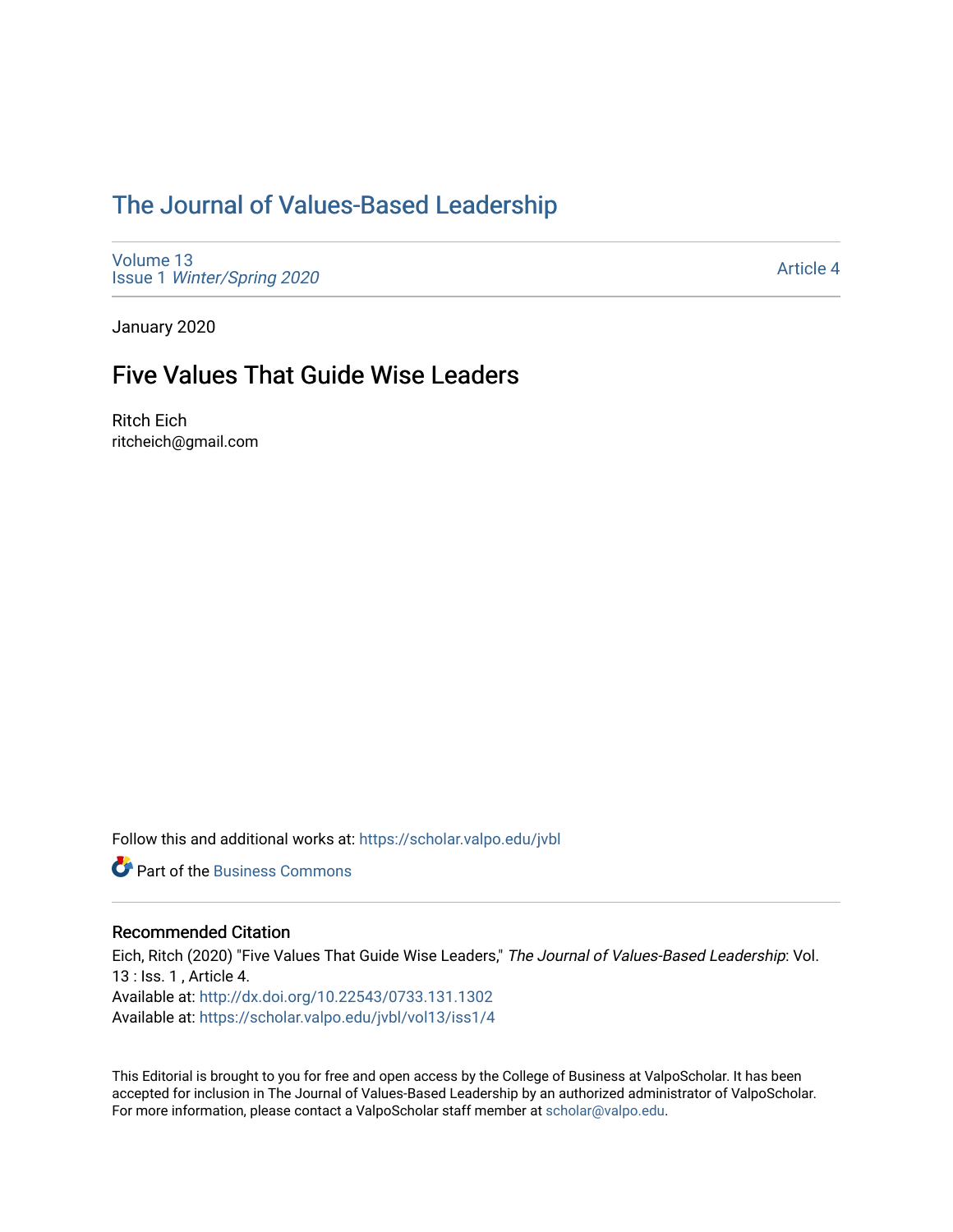#### GUEST EDITORIAL

# Five Values That Guide Wise Leaders



#### **by Ritch K. Eich**

If you had told me three decades ago that my career path would include being asked to join the board of directors of my alma mater's half-million, living-member alumni association; that I would become the chair of our regional for-profit hospital's board of trustees; or that I would publish four books on leadership, I would have likely laughed out loud. But then again, I've always believed what my parents said about God working in "mysterious ways."

In retrospect, I think my curiosity with leadership can be traced back to being selected for the Marysville (CA) Little League "All-Star" team to play first base. The team's manager, Ralph Leslie Palm, was someone I greatly admired. He was a highly decorated WWIl veteran with a calm, steady, and nurturing exterior backed up by an intensively competitive interior drive. It was a leadership approach that brought out the best every player had to offer.

Such leadership wisdom is not always appreciated in the moment and it is only in retrospect that the lessons of my childhood, post-season baseball coach are clear to me. As a healthcare and higher education executive since my early 30s, I have reported principally to either the CEO or president. Part of my responsibilities in these jobs was to have my boss' back, i.e. to ensure that he or she didn't make inadvertent mistakes that might damage the reputation of the organization.

As my leadership responsibilities grew, I made sure to develop an informal cadre of trusted advisers from widely divergent careers whose candor, good judgment and street-savvy I could count on when needed. Such a "community" advisory approach is what former Eli Lilly and Company senior executive and current Oakland University President Ora Hirsch Pescovitz, M.D., calls "a mentor's quilt." It's an approach that the University of Michigan and some U.S. presidents have chosen to embrace when they reach out to retired executive officers or cabinet officers for limited duration special assignments.

What follows are five essential values I believe most effective leaders possess. These values are based on the lessons I've learned from my own career and from several extraordinary leaders I've worked with over the years.

### **1. Practice the Golden Rule**

Building a successful organizational culture requires enlightened recruiting practices that focus on hiring the right people, training them to be effective, and then continually investing in their careers. Without a workforce of engaged and committed people buoyed by such employee-focused practices, your leadership dreams won't come true. As Virgin Airlines founder Sir Richard Branson has said, "Clients do not come first. Employees come first. If you take care of your employees, they will take care of the clients."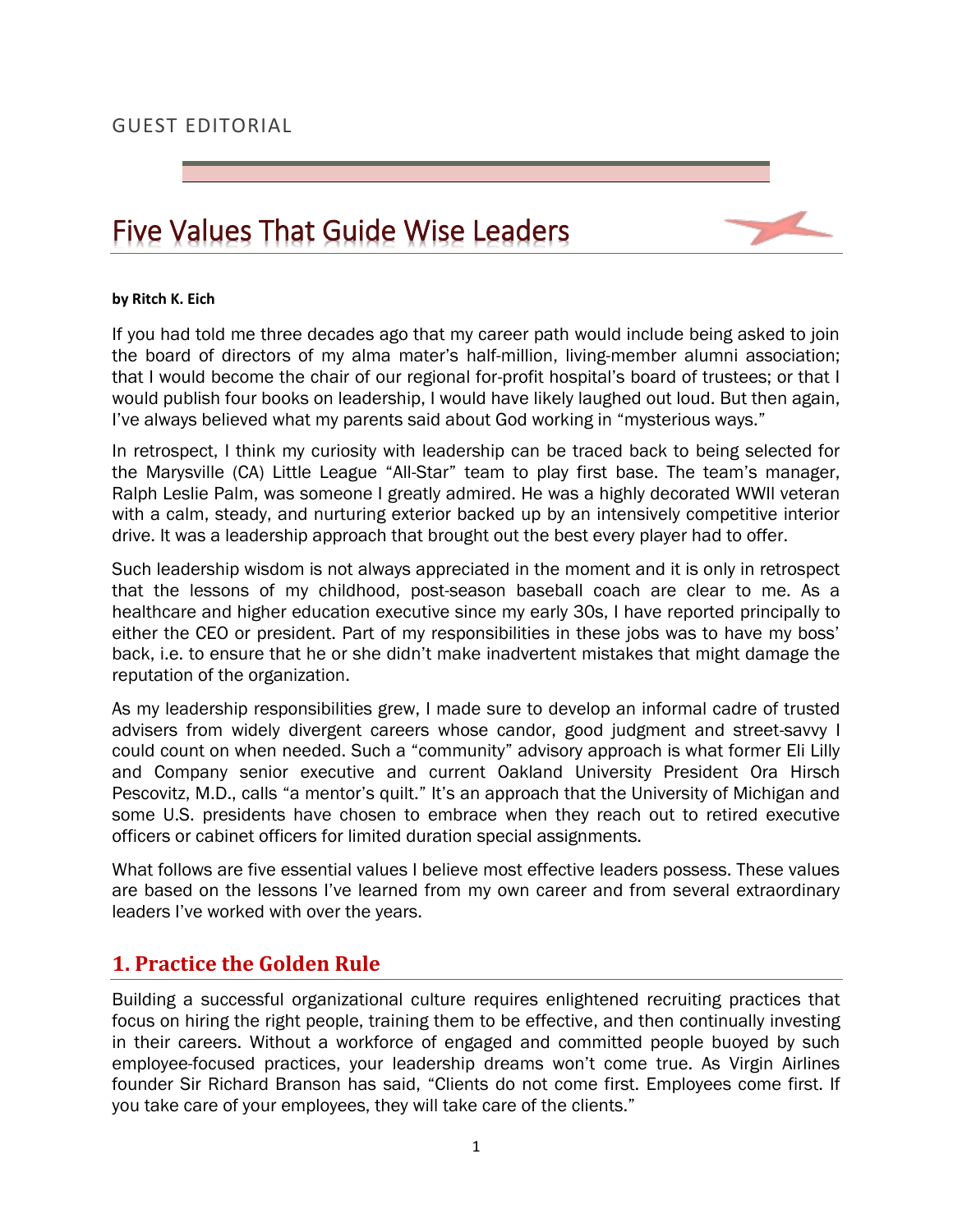Key take-away: A wise leader is an honest leader who consistently shows respect for others, acts with humility, actively listens, shows compassion for all employees, and knows how and when to praise the work of others. Such a leader understands that diversity is an asset and accepts his or her natural responsibility as "a teacher" – as the renowned management consultant Peter Drucker pointed out numerous times during his decades of practice. In Noel M. Tichy's book, "The Leadership Engine" (2007), Tichy describes a workshop in which he and Drucker participated where Drucker challenged a group of pharmaceutical executives to take up the teaching gauntlet telling them, "Force yourself to be a teacher, to get up in front of maybe your subordinates, maybe another group, and project to them, This is what I'm trying to do. This is what I've learned. This is what I am going to reach for."

#### \*\*\*\*\*\*\*\*\*\*\*\*\*\*\*\*\*\*\*\*\*\*\*\*\*\*\*\*\*\*\*\*

*A former White House press secretary to President Bill Clinton, Mike McCurry says that wisdom is acquired over time and that the process begins with authentic, diverse relationships, respectful conversation, and dialogue.*

*McCurry, who is currently of counsel with Public Strategies Washington, Inc. and Director/Professor of Wesley Theological Seminary's Center for Public Theology, notes that the Golden Rule (treat others as we expect to be treated) is a good baseline belief for building the foundations of wisdom. He says that faith can reveal what is "good and true" before we apply reason and logic "to make sense of it all."*

*One of the wisest people McCurry says he's ever known is Bruce Babbitt, who was Secretary of the Interior (1993-2001) under President Clinton. He said Babbitt is a "deeply moral and principled person," who worked throughout his life to demonstrate "what wise political leadership should be."*

#### *Addressing the acquisition of wisdom, McCurry states:*

*"We associate wisdom with the ability to discern inner qualities and relationships that increase knowledge, common sense, insight and good judgment. Surely that is enhanced by exposing oneself to different views, diverse people, and interesting moments that reveal something about human nature. Wisdom would not come from, for instance, sitting in front of cable television all day long. It is the unpredictable and unanticipated that triggers those moments of insight which produce true wisdom."*

*And with respect to restoring a sense of dignity and positive collective purpose in an era of divisiveness, intolerance, and moral surrender?*

*"I believe listening carefully to those who might hold different views is the key. One technique: if you are in a conversation with someone who holds different views, honestly restate that person's position before you disagree. If you say "what I believe you are saying is XYZ" and if you do that in a genuine, authentic way, your opponent will know they have been heard and respected. That is the foundation of genuine dialogue."*

*Whether faith, organized religion plays a role in the acquisition of wisdom, McCurry opines:*

*Faith calls us to respect a golden rule: we treat others as we would expect to be treated. We need more "golden rule" politics and dialogue. A good Methodist would cite our founder, John Wesley, and his "quadrilateral." Wisdom and faith derive from scripture, reason, experience, and tradition. Scripture first and digging deeply into what we learn in the Bible. Our own experiences which reveal what is good and true. The traditions and teachings of the church. And the use of enlightened reason to make sense of it all."*

*As to whether wisdom can be taught, he states:*

*"Techniques to acquire wisdom can be taught but some of this is innate and a gift from God."*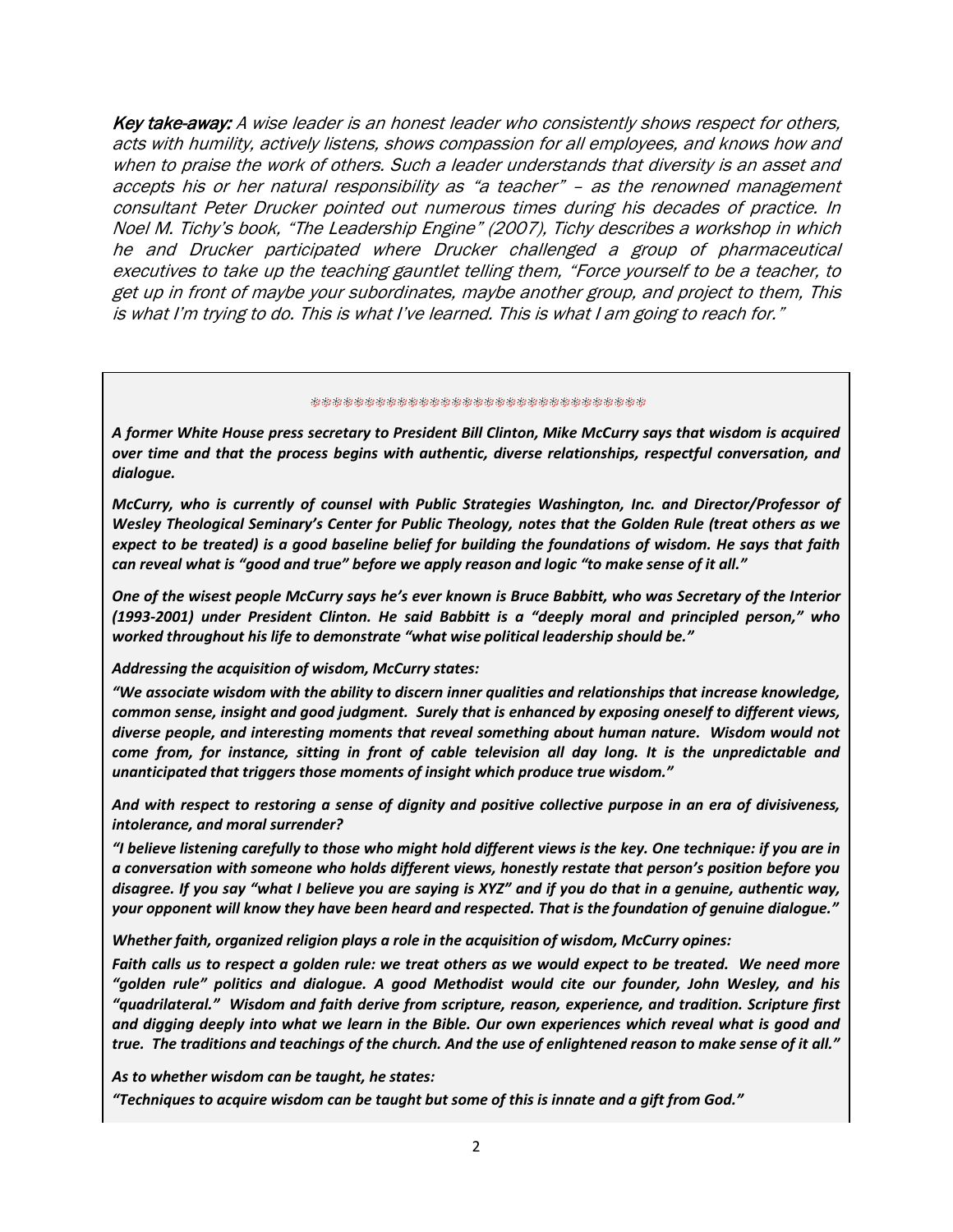*Expounding on his selection of an exemplar of wisdom, McCurry explains:*

*"My hero as stated before is Bruce Babbitt, whom I worked for when he ran for president in 1988. Bruce was not a natural politician – his results in the presidential primaries demonstrated that – but he is a deeply moral and principled person. Educated at Notre Dame and Harvard Law School, a civil rights attorney in the south post-Selma, and a visionary governor who developed Arizona's unique health care system and a smart approach to protecting the state's most scarce and important resource – water – Babbitt demonstrates the best in what wise political leadership should be. Bill Clinton would have put him on the U.S. Supreme Court had not objections come from western senators. I only lament that there are not more like him."* 

涂格涂涂涂涂涂涂涂涂涂涂涂涂涂涂涂涂涂涂涂涂涂涂涂涂涂涂涂

### **2. Change is Inevitable; Be Prepared**

The often-quoted Boy Scout Motto "Be Prepared!" served me well when I was a boy scout and it continues to serve me well today; this is a particularly important leadership standard given today's corporate and political environment and the rapid, breathtaking rate of change. As one who has helped guide three major organizational change initiatives, I can attest to the importance of keeping this age-old trope in mind. Here are three suggestions to consider:

**First**, thoroughly scan your organization's landscape and identify all the ways the change initiative could be scuttled. As one of my former bosses advised me: first, find the unexploded, hidden landmines, then identify the potential "rogue actors" and develop a written plan to deal with these threats. Keep your eye on these threats throughout the process and never underestimate the potential resistance to even a well-laid plan. Don't be surprised by comments like: "We've done this before, and it didn't work then."

**Second**, embed the initiative in the organization and engage the entire workforce in the effort. Ensure that everyone involved has a voice and is consulted and supported along the way, even when the views offered are negative and skeptical of the plan. Failure to encourage expressions of skepticism, criticism, and opposing ideas quickly erodes any trust previously garnered in the process. In my first book, Real Leaders Don't Boss, I offer a description of how former Indianapolis 500 "Rookie of the Year" race driver and current Chelsea Milling Company ("JIFFY" mix) CEO Howdy Holmes used some of these techniques to bring about major change for sustained superior performance that continues today.

**Third**, ensure that the CEO and his or her executive team understand the key idea that no single department (e.g. the marketing department) owns the change initiative and the implementation plan. Change must be an integral part of everyone's role and responsibility, including upper management and the managers who report to them. I was hired by an organization whose governing board mandated the desired change with less than full buy-in from the executive team whose interest and commitment varied considerably. As a result, the initiative was an uphill challenge from the start without this essential and consistent support. Remember, change isn't an abstract, academic event; it's highly personal and emotions often run high. Inspired leadership never stops working to ensure that honest sharing of contrary views in a trusting environment is an essential element for organizational buy-in.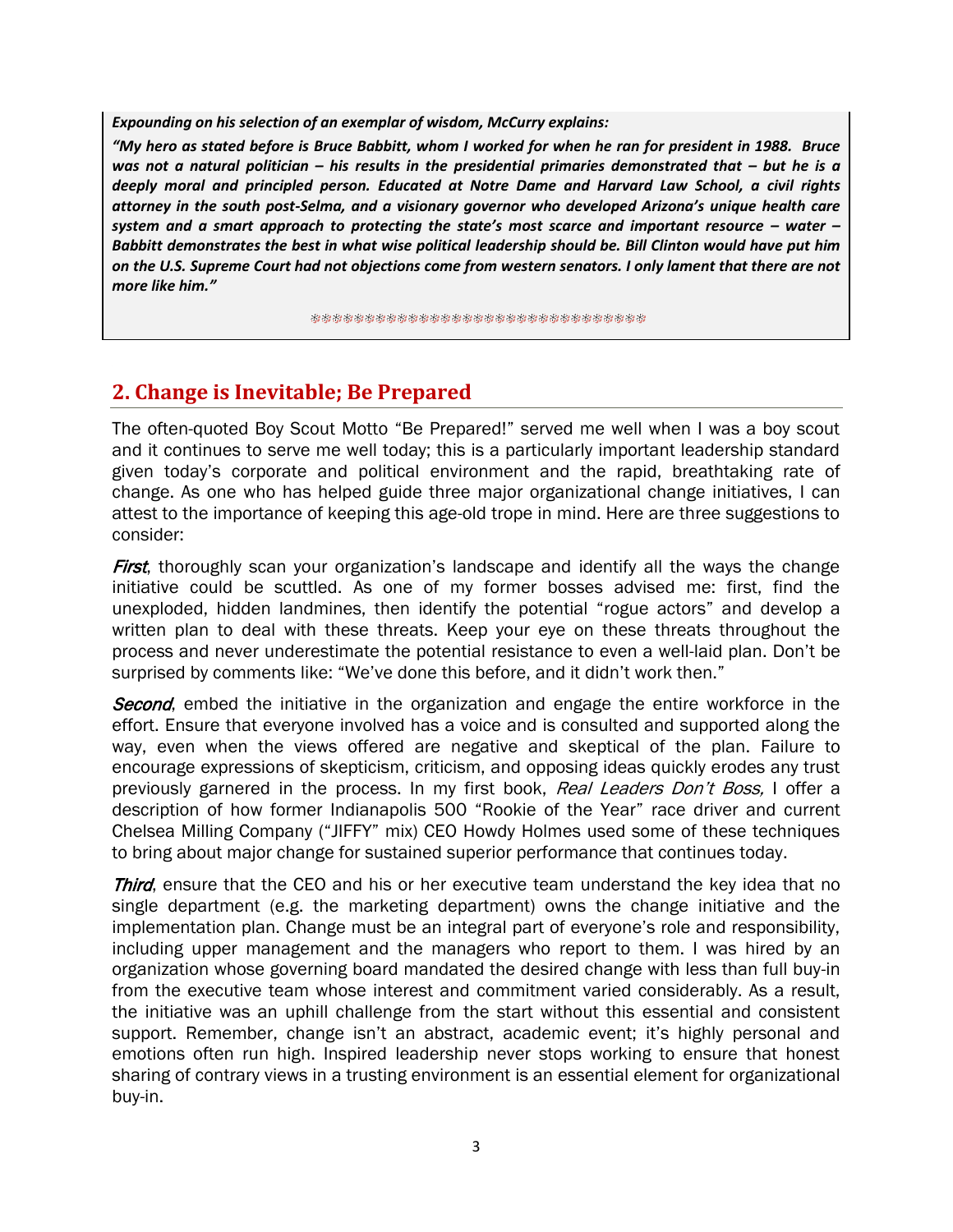Key take-away: The 2017 Academy Awards Best Picture nominee "Hidden Figures" is a movie about three brilliant and inspiring female African American NASA employees in the 1960s who used their intelligence and dogged determination to succeed, despite an atmosphere of degrading racism and sexism. The group – programmer Dorothy Vaughn, math genius Katherine Johnson, and engineers Mary Jackson [and Christine Darden] – all played a crucial role in America's efforts to put astronaut John Glenn in space and best our Soviet nemesis. This film reminds us how difficult change can be in any organization, especially when years of traditions, habits, and behavioral norms stand in the way. Due to their tenacity, courage, and skill, these women – two posthumously – were awarded a Congressional Gold Medal, an honor recognized as the top civilian award in the U.S.

In 1941, one of my favorite heroines, First Lady Eleanor Roosevelt, a woman of great conviction and a tireless devotee for civil rights for African Americans, visited Alabama's Tuskegee Institute during a period when much of our nation was highly skeptical of African Americans' intelligence and aptitude. During her tour she mentioned that she had been told by many that black people couldn't fly, and she asked C. Alfred Anderson, a black flight instructor, if he'd take her up! To the horror of her staff and Secret Service protection, he said "yes," so the First Lady strapped herself into the back seat of a plane and flew with the sole black flight instructor who had a commercial pilot's license. This same pilot would later train the famed Tuskegee Airmen.

### **3. Exhibit Integrity – No Lying, Cheating, or Stealing**

Company leaders come and go, but few last very long without an ethical guiding "North Star" set of values. These values include a worthy purpose, a clear statement of organizational tenets, and a concise, easy-to-understand— and hopefully compelling — vision. If you need a reminder of the damage egregious behavior brings, think about the financial and corruption scandals at Wells Fargo Bank, Volkswagen, and Deutsche Bank, just to name a few recent examples. What kind of message does such ethics-free behavior send to other leaders in an organization? A lack of ethics is especially damaging to one of the vital functions of any thriving organization — i.e., identifying and nurturing future leaders, something that Max De Pree, Herman Miller, Inc., chairman emeritus, said is something the wisest leaders do.

Key take-away: No one is perfect, even the wisest of leaders. However, there's no substitute for doing what's right, standing tall against corruption, bouncing back from failed initiatives, taking care of your team, and remaining optimistic in the face of adversity. Luis Alvarez, the late Cuban-born, NYPD detective, was a national hero whose love of family, fellow men and women in blue and country knew no bounds. Throughout his 20-year career including his "work on the pile" in the aftermath of 9/11, the Congressional testimony of this U.S. Marine Corps veteran in failing health (along with activist and actor Jon Stewart) will never be forgotten. Shortly after his death, Congress restored funding for the Victim Compensation Fund. Even as he testified while seated, he was taller than most of us…looking out for his fellow stricken Ground Zero first responders.

### **4. Be Forward Thinking and Write a New Chapter**

The wisest leaders are not just smart, they often have an uncanny ability to see things others cannot. I reported to the CEO of a large hospital for several years; he seemed to have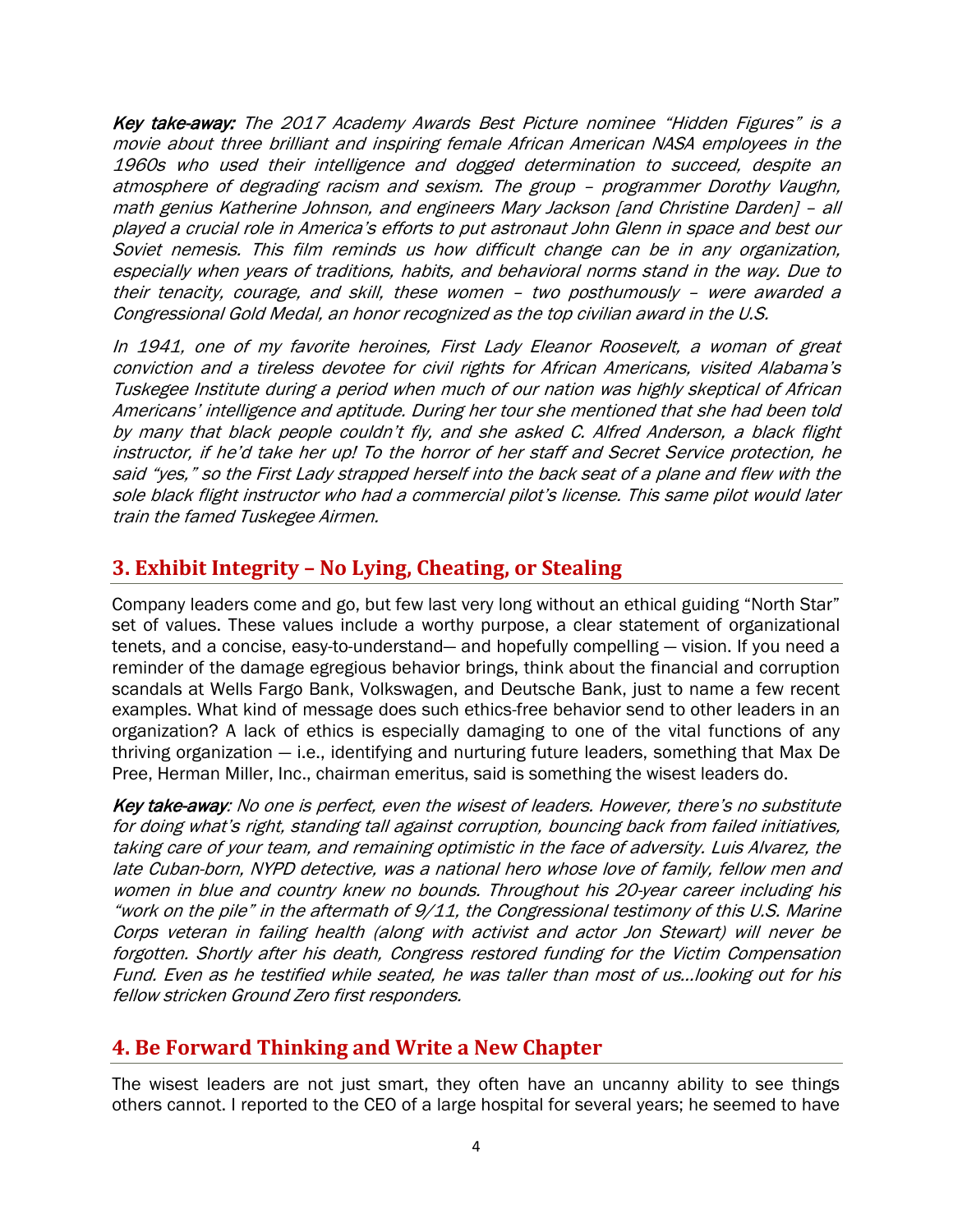an ability to "see around the corner." It is this type of ability that allows these leaders to move quickly to seize a market advantage. Columnist Tom Friedman believes that we, as a species, are standing at a moral intersection and today's leaders have two pathways to follow. One begins the process of fixing everything (world poverty, terrorism, climate change – the big bucket things). Another path leads to the end of our species. Leaders must get ahead of these monumental challenges with values-driven leadership that moves us to a far better, more sustainable future.

A hallmark of the "JIFFY" Mix success story is Chelsea Milling Company President & CEO Howdy Holmes' firm belief in the necessity of making long-term decisions. Emphasizing sustained competitive advantage is not a new concept for Holmes. Previously, he was a successful motor sports company executive, author, and one of the first color commentators on racing for ESPN. But it was a distinct shift in culture for the company when Holmes assumed the reins of Chelsea Milling 25 years ago. As he readily admits, Holmes had to redesign his own "personal delivery system" when he assumed the helm of the 132-year-old family-owned business. And, imagine the changes his grandfather had to make beginning in 1930 when his grandmother, Mabel White Holmes, created the first corn muffin mix in America. Howdy quickly learned that to be successful in transforming this packaged food company, his car racing experience didn't matter, and he had to reinvent himself. And so he did, and as part of the company's renaissance was Holmes' strong commitment to personal growth for everyone in the firm, from hourly to salaried workers. Two years ago, he put in place a final pillar of the company's reorganization by hiring a personal development director. Among the director's many duties are giving every employee who wants to learn and grow new opportunities to expand their duties at work. Building on but expanding well beyond the firm's historical and strong employee-centered philosophy, he implemented talent assessments, career progression, training opportunities, organizational evaluations, team building interventions, and competency models for his workers.

Key take-away: In "Moneyball," the 2011 baseball movie that was nominated for six Oscars, the Oakland A's general manager, Billy Beane, hires a Yale-educated data analyst to evaluate players' potential using a nontraditional statistics-driven set of criteria. The A's scouts and manager were outraged by the introduction of the new methodology, but eventually the innovative analytic technique is used to create a successful team, one that could operate on the league's smallest payroll. Billy Beane wrote a new chapter in a very tradition-driven sport. Your goal as a leader should be to chart an innovative, forwardthinking path for your organization.

#### 米格格格格格格格格格格格格格格格格格格格格格格格格格格格格

*Howdy Holmes on Wisdom:*

*Wisdom is the process of constantly seeking new information. Having wisdom also is the absence of judgment, and conversely, without judgment there is wisdom.* 

*Wisdom has no boundaries. It's something you can't get enough of until you stop looking, and then it's called experience. Wisdom comes from continuous personal growth and sharing wisdom requires letting go of judgment, prejudice, and bias.*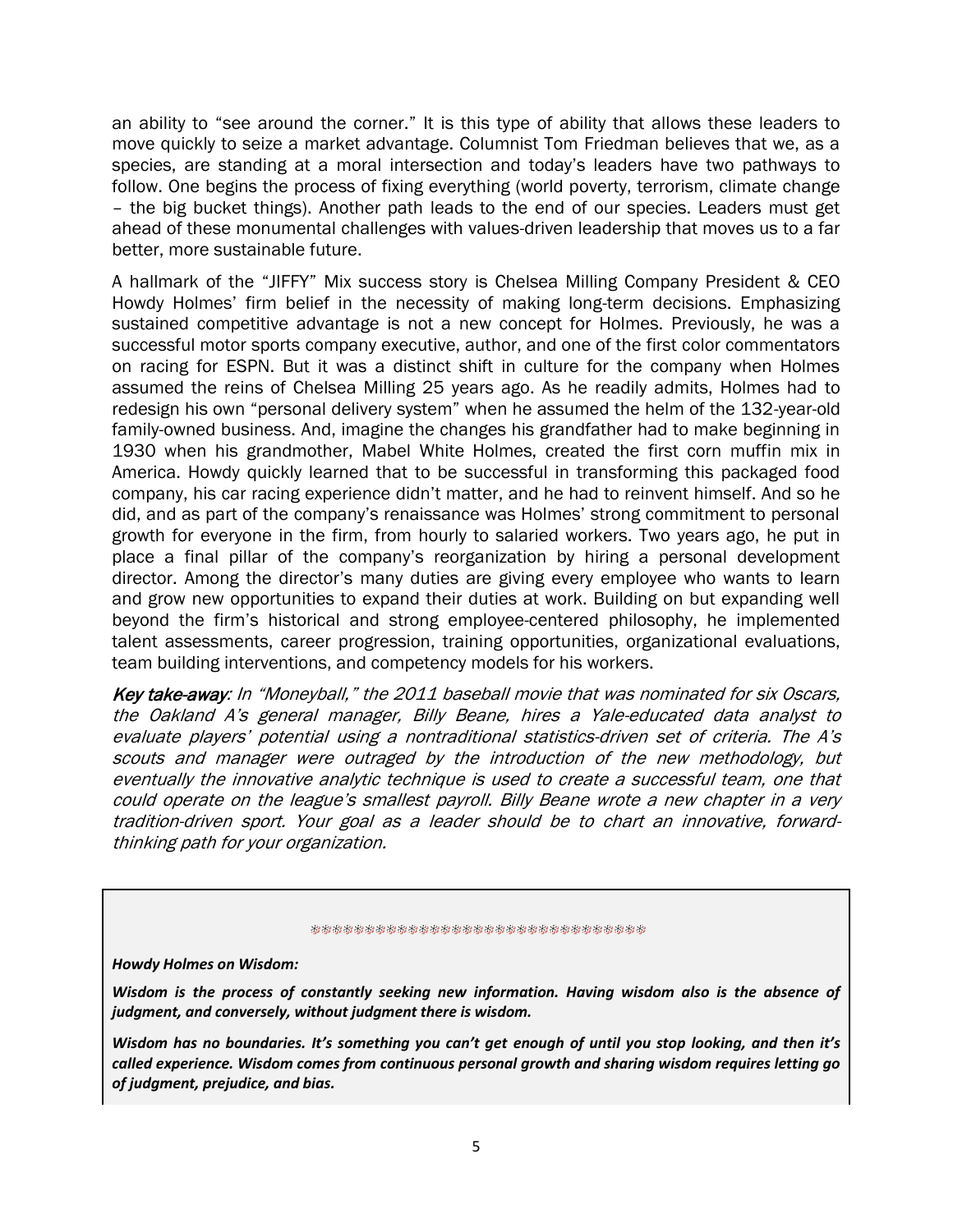*The challenge for leaders is how best to incorporate their new knowledge and wisdom in decision-making. A related way to think about wisdom is that it's about receiving new forms of stimulation that often can make one feel uncomfortable or vulnerable; and if so, that is okay according to Holmes. In many ways, once we step outside our comfort zone, we take giant steps forward on the path of personal growth. Looking for, being open to, regularly pursuing new information without judgement or bias often separates the "good from the great."*

*Wisdom is not a singular answer to a particular problem or question: rather, it can represent a plethora of inputs often gathered from multiple sources that help guide one to pursue a particular course of action. Newly acquired information can disrupt our current belief system or expand it. Newly-found wisdom often heightens our ability to know what is appropriate. In our fast-paced, unpredictable world, it can help leaders determine what to say and how to say it. Wisdom enables leaders to have both content and context. Our constituents – whether they are employees, suppliers, vendors, investors, or others – expect leaders to have answers to all their questions. It's the nature of the beast.*

\*\*\*\*\*\*\*\*\*\*\*\*\*\*\*\*\*\*\*\*\*\*\*\*\*\*\*\*\*\*\*

### **5. Stand with a Cause Bigger Than Yourself**

I greatly admire Navy pilot John McCain's story of survival as a POW and how he sacrificed so much for a cause he believed was greater than himself. As a U.S. Senator from Arizona, he built a reputation as someone who followed his own set of core values and ignored what others might think about his convictions.

I believe that every enterprise should stand for something larger and more important than the products or services they market. As chief of public relations at Blue Shield of California in San Francisco, I was given the responsibility to shepherd one of the company's core causes: domestic violence prevention. In 1999, we formed a partnership with the San Francisco Giants organization that continues today to do important work in the community. If you're interested in the details of how this partnership evolved, you can find it in my third book, TRUTH, TRUST + TENACITY: How Ordinary People Become Extraordinary Leaders.

Key take-away: Another powerful statement of faith and concern for one's team can be found in the farewell address of former U.S. Defense Secretary James Mattis, General, USMC (ret), to Department of Defense employees. His message read in part: "Our Department's leadership, civilian and military, remains in the best possible hands. I am confident that each of you remains undistracted from our sworn mission to support and defend the Constitution while protecting our way of life. Our Department is proven to be at its best when the times are most difficult. So, keep the faith in our country and hold fast, alongside our allies, aligned against our foes." And then there is Ben Ferencz. He is 99 years old and is the last living prosecutor from the Nuremberg Trials who tried Nazi war criminals at the end of WW II. Leslie Stahl interviewed him recently on 60 Minutes. Despite his traumatic experience, Ferencz remains both an optimist and a realist when assessing the future. In fact, he's supporting this optimistic future by dedicating his life savings to the Genocide Prevention Institute at the U.S. Holocaust Memorial Museum. His message to the rest us when the current state of affairs in our world discourages us: "it takes courage not to be discouraged." And finally, speaking of courage and wisdom, few national leaders have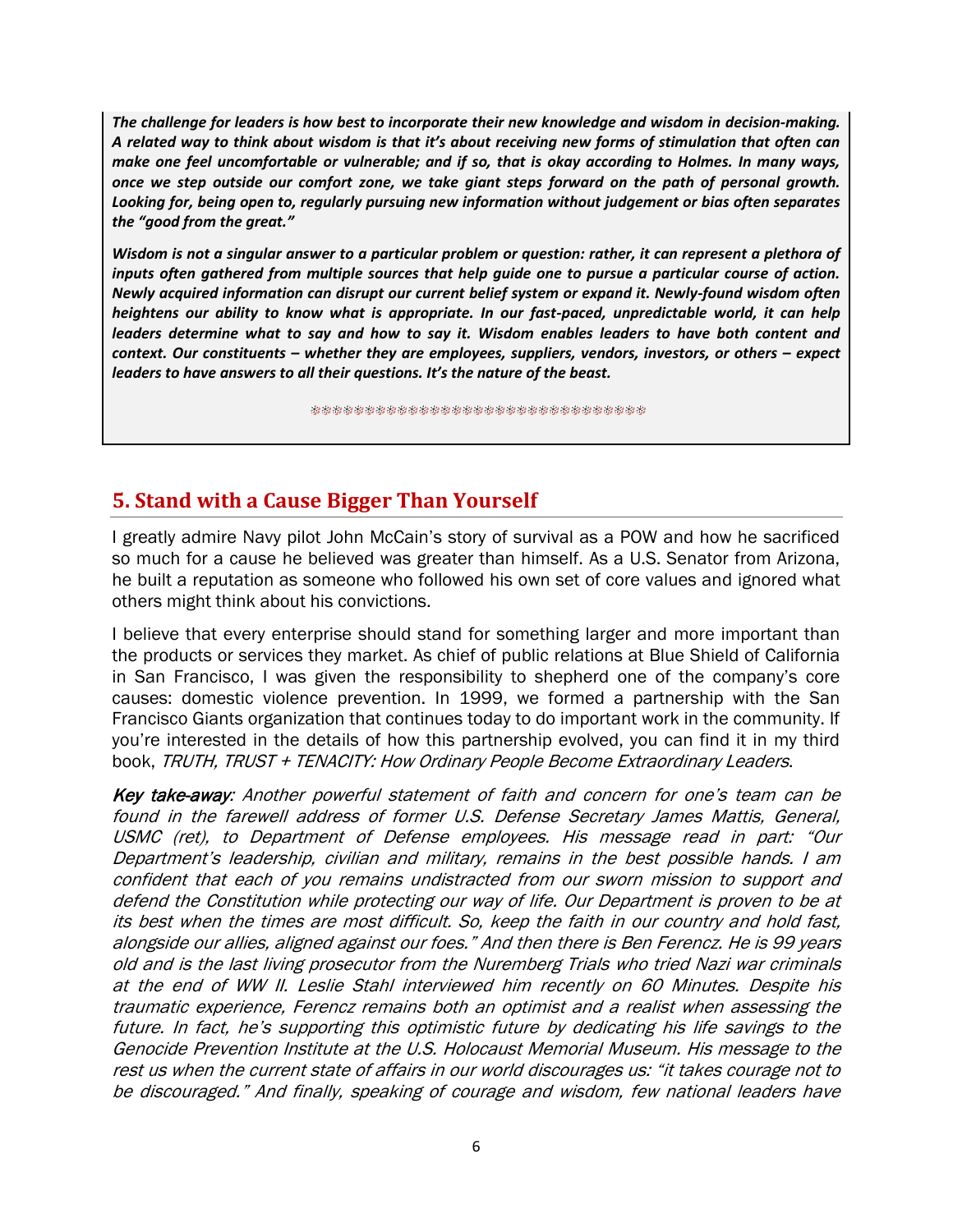responded as skillfully and sensitively as New Zealand's 39-year-old prime minister, Jacinda Ardern, did after the horrific terror attack on two Christchurch mosques that killed 50 Muslims. Her calm and steady demeanor under intense pressure, her substantial administrative skills in dealing with the crisis, as well as her integrity, faith, and genuine love for others were extraordinary. Equally remarkable, Ardern proposed sweeping gun control legislation within days of the massacre that the parliament overwhelmingly passed. And other initiatives are underway to strengthen the safety of all New Zealanders.

#### **Conclusion**

What, then, is wisdom? Clearly, it is not something that can necessarily be taught in a classroom. However, it can be acquired in degrees over time and under the right circumstances. I believe we can all become wiser if we remain curious, seek increasingly complex and challenging assignments in the workplace, associate with others whose life experiences differ from ours, read widely, travel broadly, volunteer for organizations seeking to change our communities or the world for the better, listen to those whose views we may not share, never stop learning, embrace the arts with an enthusiastic open mind, and engage in healthy introspection. As Socrates said, "Wonder is the beginning of wisdom."

#### **References**

- Aristotle, *Nichomachean Ethics. The Basic Works of Aristotle*, (1941), Richard McKeon, New York: Random House, 935–1112.
- BBC News (14 November 2018). Jacinda Ardern: "It Takes Strength to be an Empathetic Leader," BBC.com
- Blaszczyk, Connie (2013). Effective Leadership Redefined: From Smart to Wise. Monster. com
- CAF Red Tail Squadron, "Mrs. Roosevelt Goes for a Ride." Red Wing, MN. [Most accurate date of her flight is March 29, 1941. News coverage of her hour-long flight at the time was largely nonexistent but shortly after her return to the White House, FDR ordered the activation of the 99th Fighter Squadron, the first African American fighter squadron in the Army Air Force].
- Collamer, Nancy (6 February 2017), The 5 Hidden Career Lessons in "Hidden Figures." Next Avenue. Forbes.com
- Eich, Ritch K. (25 July 2016). Working from First Base to the Boardroom. San Fernando Valley Business Journal.
- Eich, Ritch K, Interviews and personal communications with former White House Press Secretary to President Bill Clinton, Mike McCurry, and Chelsea Milling Company President and CEO, Howdy Holmes.
- Friedman, Thomas L. (18 January 2017), Ethics in the Age of Accelerations. YouTube (Speech before Carnegie Council for Ethics in International Affairs).
- Graham, Shawn (28 September 2011). 3 Lessons Every Manager Can Learn from "Moneyball," Fast Co.